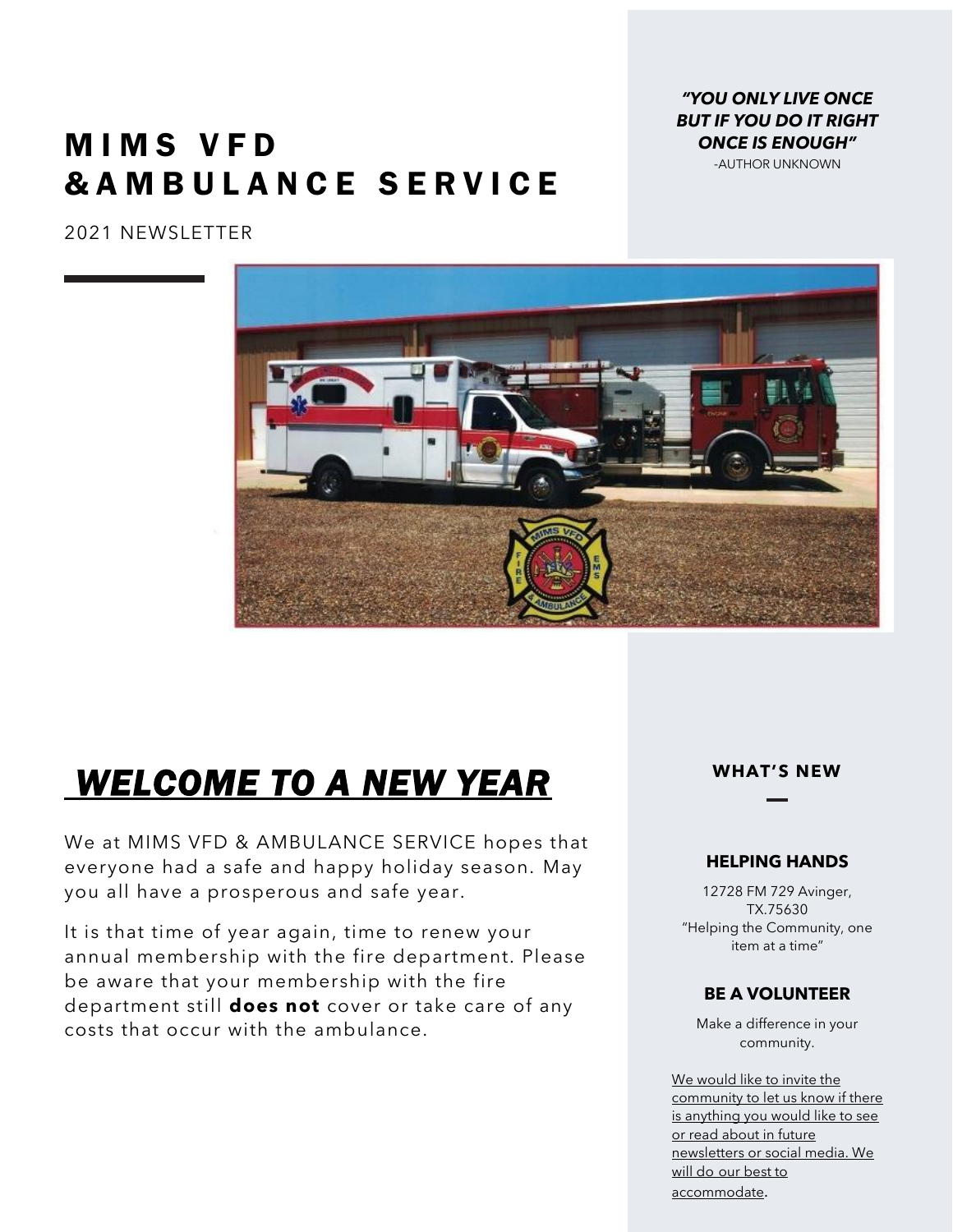## Take a glimpse at Fire & EMS

FIRE ACTIVITY THRU NOVEMBER 2020

The Fire Department responded to a total of **77** fires during the months of January thru November. We want to thank the devoted firefighters of our department for volunteering their time to help protect the homes and land of Marion County. Not only do they serve Marion County Precinct 1 but they will also lend a helping hand whenever it is asked of them.

#### EMS ACTIVITY THRU NOVEMBER 2020

The Ambulance Service provided care during the months of January thru November in the amount of **505** calls. The EMS crews also responded to numerous fire scenes for firefighter rehab. We want to thank those that work such long hours on our ambulance service to provide the needed care to our community.



## HELPING HANDS

MIMS VFD LADIES AUXILLARY



Ladies Auxiliary is moving forward with the progress of **Helping Hands.**  It is our hopes that, in the near future, we will be renovating the community center. It is our goal to be completed with the renovations by the end of 2021.

To accomplish our goals, we will be hosting multiple events including spaghetti supper, a fish fry, a pie sale, and so much more.

We will be asking the community for volunteers to assist with the labor portion of the renovations.

Together we can accomplish anything.

## ARE YOU READY TO MAKE A DIFFERENCE?

*Believe*that what you do matters & will make a difference in people's lives. You don't have to save the world *in one stroke* but you can make a difference *one person at a time!* -author unknown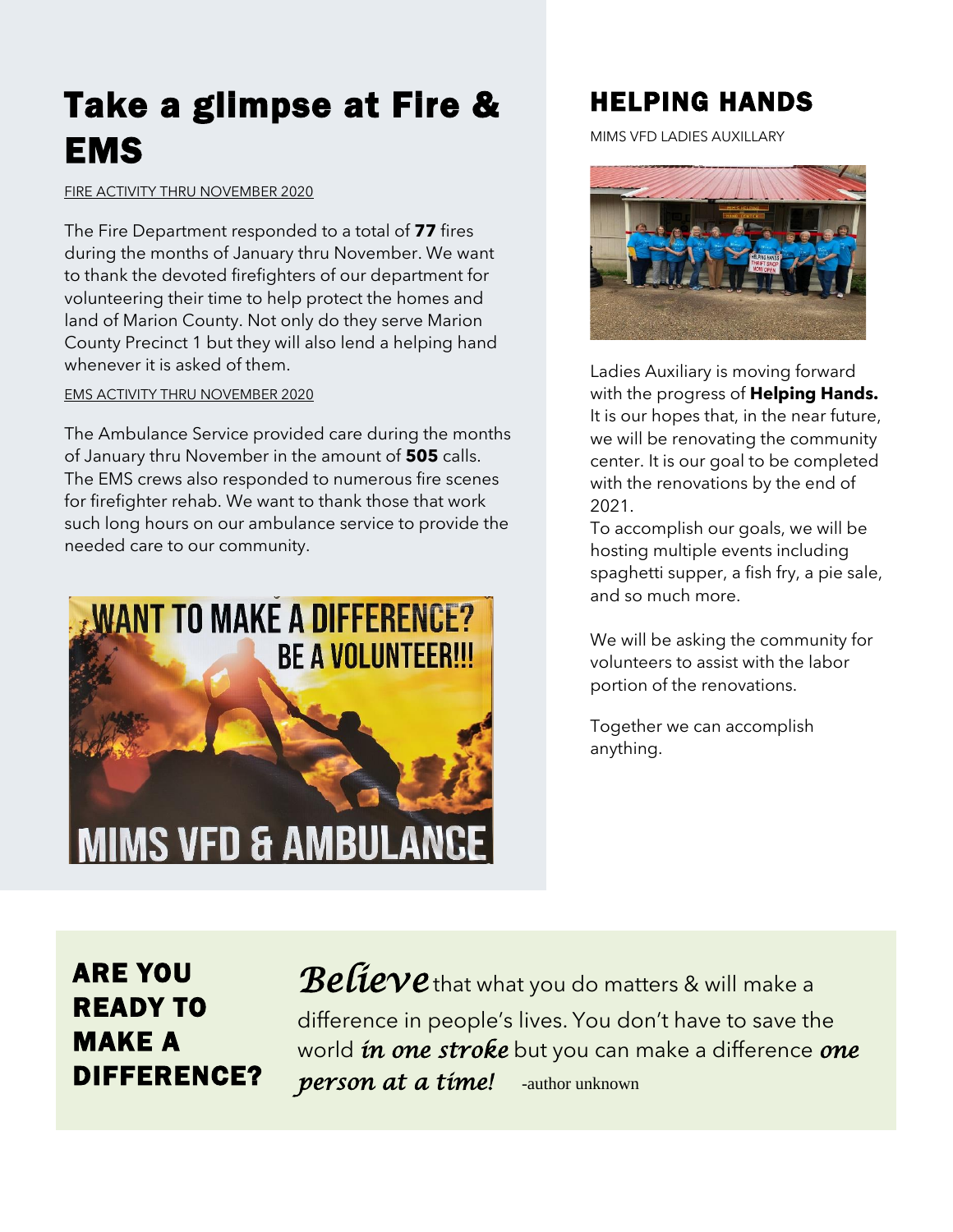



`

## Contact Us

**MIMS VFD & AMBULANCE SERVICE**  9902 FM 729 Avinger, TX. 75630 911 or 903 -755 -2766 (emergency) 903 -755 -4112 (office) 903 -755 -3219 (fax) Mimsvfd2@etex.net Mimsvfd.org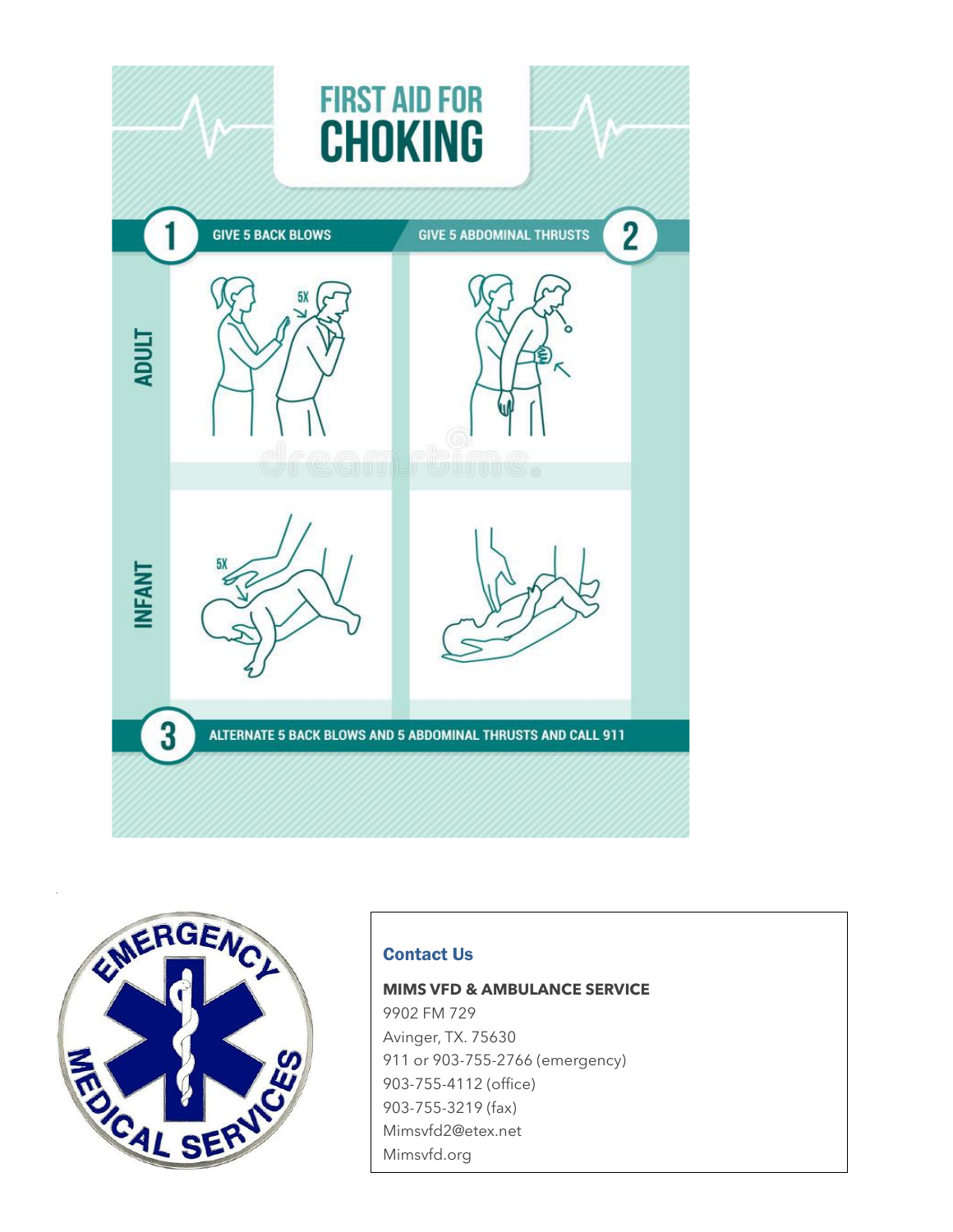# Smart911

## Smart911 Saves Time and Saves Lives

With Smart911, you can provide 9-1-1 call takers and first responders critical information you want them to know in any kind of emergency.

When you call 9-1-1, your Smart911 Safety Profile displays on the 9-1-1 screen and the 9-1-1 call takers can view your addresses, medical information, home information, description of pets and vehicles, and emergency contacts. You can provide as much or as little information as you like.

Smart911 is a national service meaning your Smart911 Safety Profile travels with you and is visible to any participating 9-1-1 center nationwide.

Safety Profiles can include:

- People living in your household
- Pets, service animals, and livestock
- Medications and medical equipment
- Vehicle descriptions
- Phone numbers associated with your family
- Medical conditions and allergies
- Property details, layout, and utility information
- Emergency contacts.

Smart 911 is available for download onto your phone or tablet by visiting the **Apple App Store** 

Or **Google Play.** You can also visit Smart 911 online at smart911.com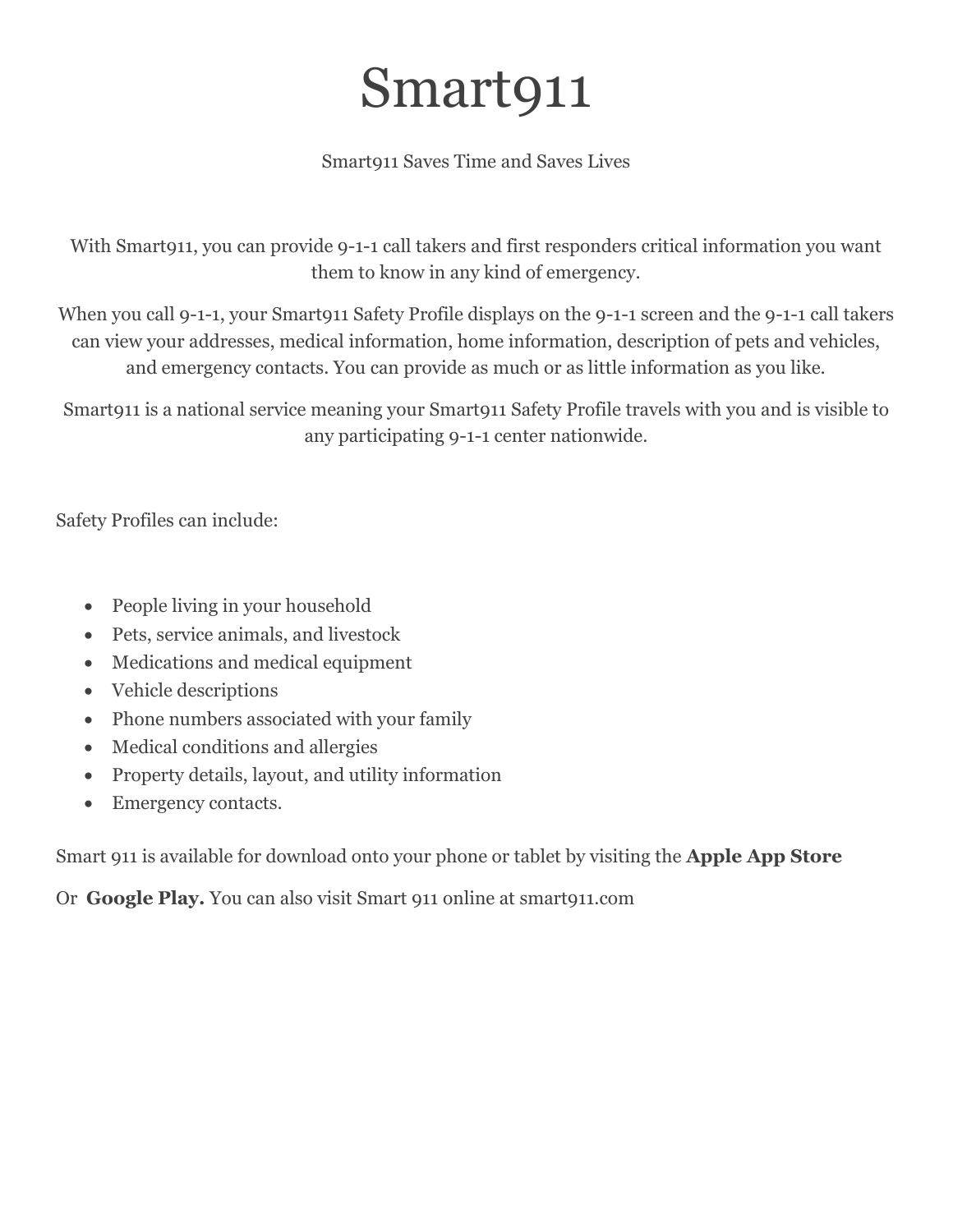## *2021 Annual Membership Form*

Please complete this form and mail with your contribution. **\*\*Make Checks Payable to Mims VFD\*\***

| [] Household Membership                                                                                                                                                                                                       | \$75.00    |               | [] Business Membership | \$150.00 |
|-------------------------------------------------------------------------------------------------------------------------------------------------------------------------------------------------------------------------------|------------|---------------|------------------------|----------|
| [] Separate Donation Amt. \$                                                                                                                                                                                                  |            |               |                        |          |
| Resident Name: 1988 and 2008 and 2008 and 2008 and 2008 and 2008 and 2008 and 2008 and 2008 and 2008 and 2008 and 2008 and 2008 and 2008 and 2008 and 2008 and 2008 and 2008 and 2008 and 2008 and 2008 and 2008 and 2008 and |            |               |                        |          |
|                                                                                                                                                                                                                               |            |               |                        |          |
|                                                                                                                                                                                                                               | City: 2ip: |               |                        |          |
|                                                                                                                                                                                                                               |            |               |                        |          |
|                                                                                                                                                                                                                               |            |               |                        |          |
|                                                                                                                                                                                                                               |            | $\prod$ Adult | $\prod$ Child          |          |
| <u> 1989 - Johann John Stone, meilich aus der Stone († 1908)</u>                                                                                                                                                              |            | [] Adult      | $[]$ Child             |          |
| <u> 1989 - Johann Barn, mars and de Branch Barn, mars and de Branch Barn, mars and de Branch Barn, mars and de Br</u>                                                                                                         |            | $\prod$ Adult | $\prod$ Child          |          |
| <u> 1980 - Johann John Stone, mars eta biztanleria (h. 1980).</u>                                                                                                                                                             |            | $\prod$ Adult | $\prod$ Child          |          |
| Information we may need to know in case of emergency (i.e. Oxygen, Medical Necessity)                                                                                                                                         |            |               |                        |          |
|                                                                                                                                                                                                                               |            |               |                        |          |
|                                                                                                                                                                                                                               |            |               |                        |          |

## **Questions? Please contact the Mims VFD office Mon-Fri 12:00-4:00**

### **MEMEBERSHIP WITH THE FIRE DEPT. DOES NOT COVER OR TAKE CARE OF ANY COSTS THAT OCCUR WITH THE AMBULANCE SERVICE**

\*\*\*\* Thank You for your Continued Support \*\*\*\*